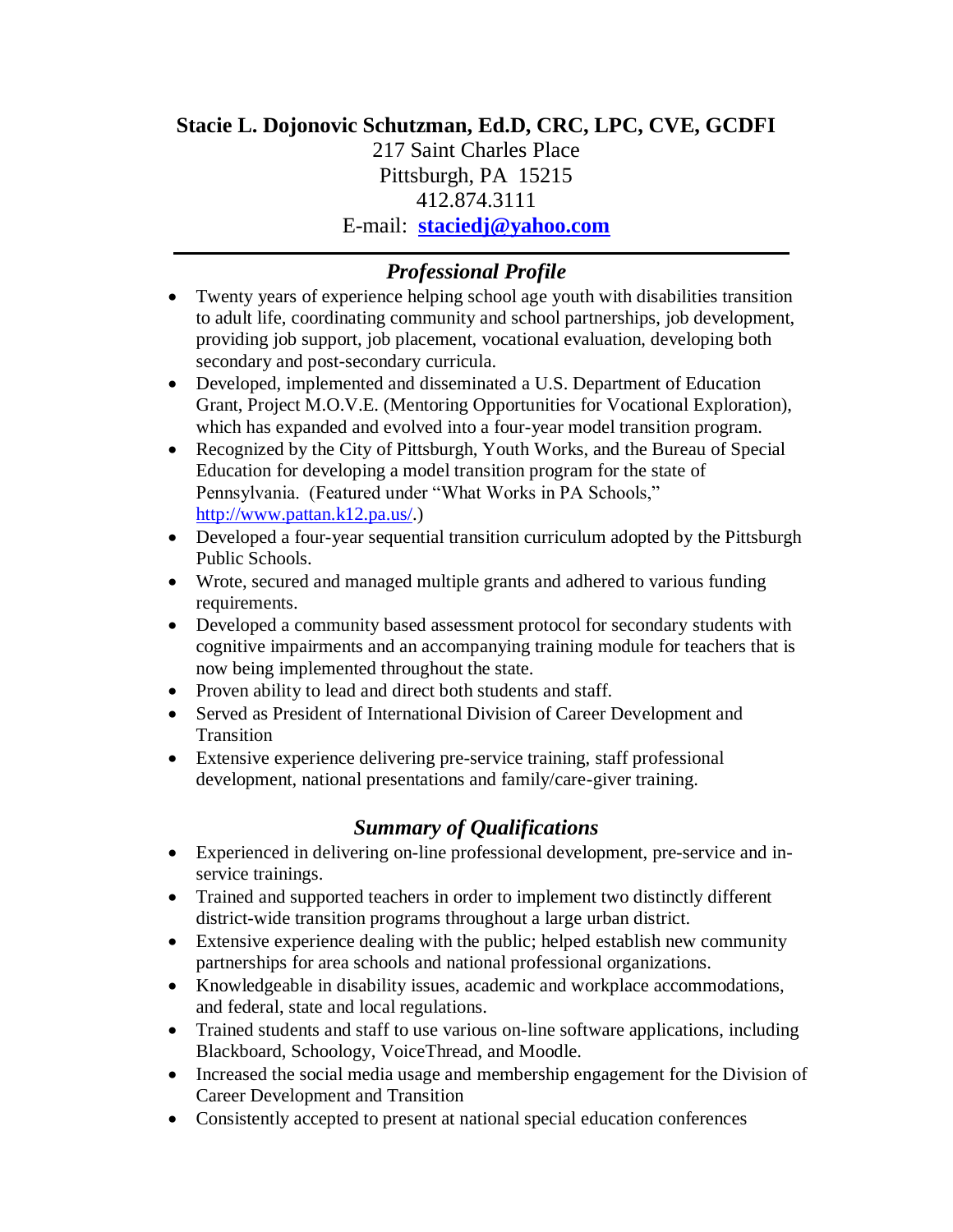# *Career Experience*

# **Transition Facilitator**

Fox Chapel Area School District, Pittsburgh, PA 2007-present

- Systematically identified family services needed related to transition outcomes and assisted families to connect with support networks.
- Awarded a two-year grant from the Pennsylvania Department of Education to improve the employment outcomes of students with autism spectrum disorder.
- Implemented a student leadership program for students with disabilities.
- Responsibilities included: ensuring interagency collaboration, developing career development activities, conducting informal and formal career assessments, recruiting business partnerships, developing community based activities, and disseminating post-school planning information to families and students.
- Evaluated over 350 students' educational program annually with respect to their measurable post-school goals and alignment of those goals with instructional activities.
- Designed and implemented program evaluation procedures to assess and improve the effectiveness of transition education and services, including evaluation of student's post school outcomes.
- Interpreted the results of career and vocational assessments for students, families, and professionals.
- Developed a four-year university, campus based, postsecondary training program for students with autism spectrum disorder.
- Responsible for coordinating and training K-12 staff in Social Thinking identifying students and providing support with implementation.
- Secondary team representative to District Special Education Planning Team
- Designed and interpreted on-line survey to plan and deliver K-12 special education parent and staff training annually
- Implemented Stand Together program to reduce mental health stigma among students and staff
- Coordinate Secondary Functional Behavioral Assessments
- Coordinated and Delivered on-line training on special education topical issues for staff and family.
- Support secondary staff with special education compliance issues
- Supervised and Delivered Intensive Teaching in Autistic Support Program
- Deliver Sexual Harassment Training to all custodial staff members

# **Transition Facilitator for Special Projects** 2000-2007

Pittsburgh Public Schools, Pittsburgh, PA

- Provided oversight to the daily operation of the Start On Success program. Responsibilities included: directing lessons, conducting staff trainings, bi-weekly staff meetings and monthly staff development trainings.
- Instructed students in the classroom in daily English with a transition focus class as well as provided community based instruction.
- Facilitated the acquisition of new community partners and maintain existing relationships between the University of Pittsburgh, Carnegie Mellon University, University of Pittsburgh Medical Center, Allegheny General Hospital, CIGNA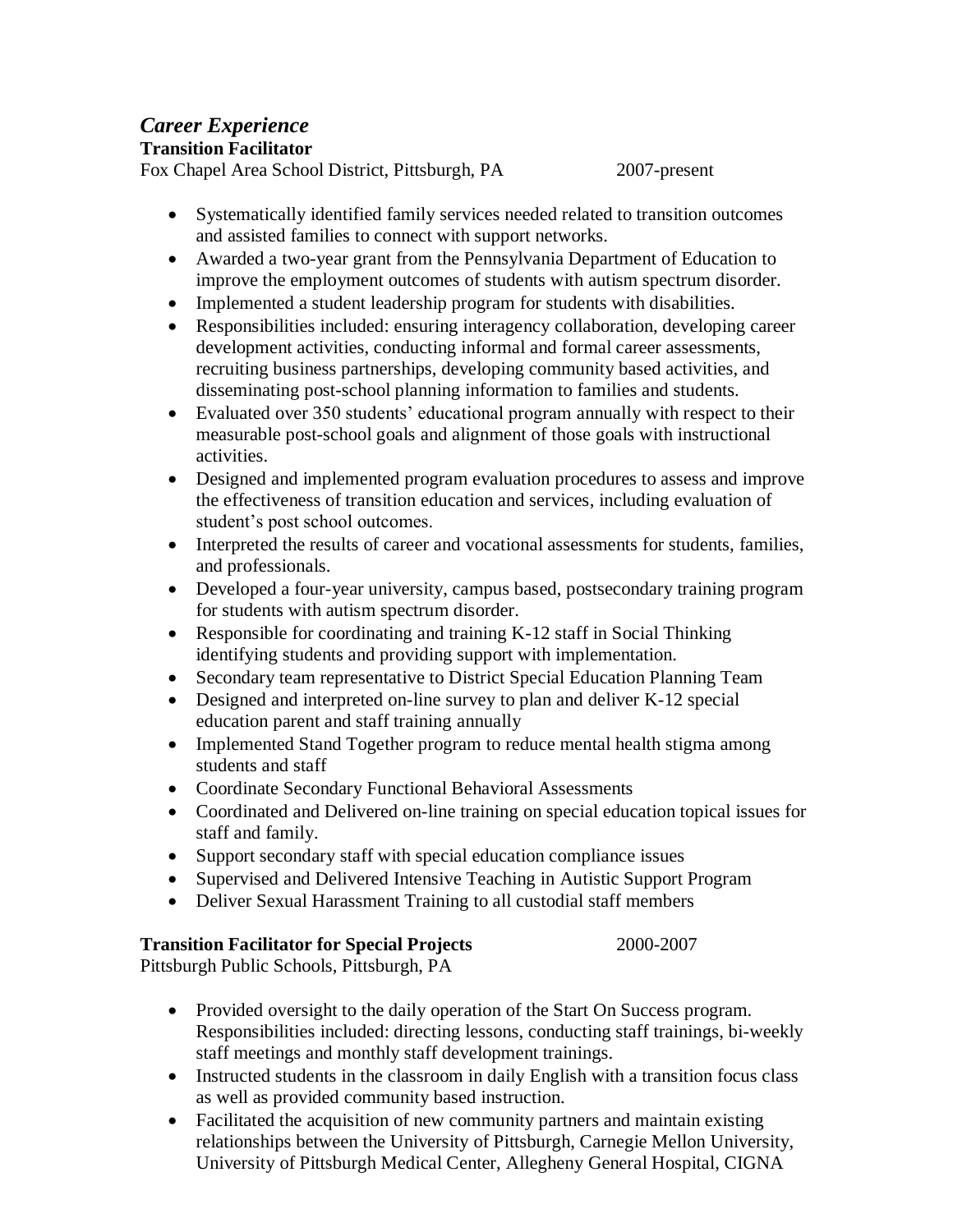Group Insurance, Office of Vocational Rehabilitation, and a network of over 300 business partners.

- Conducted district-wide workshops and provided technical assistance in the field of transition, vocational assessment and IDEA regulations.
- Implemented a district-wide Career Development class a part of transition programming for all ninth and tenth graders. Responsibilities included; identification of curriculum, training for all teachers in the implementation, ongoing staff development, and provided monthly in-class feedback and support as well as conducting monthly staff trainings.
- Provided job analysis, job placement, community based assessment and supports to eleventh and twelfth grade students with cognitive disabilities.
- Developed a systematic assessment process linked to community experiences to improve the employment outcomes of youth with cognitive disabilities, which received national recognition and is featured at [www.sharedwork.org.](http://www.sharedwork.org/)
- Developed and implemented an electronic career portfolio template and administration manual.
- Developed and edited a quarterly transition newsletter.
- Developed, maintained and served as webmaster for district transition site <http://www.pps.k12.pa.us/academicoffice/specialeducation/sos/default.asp> designed to increase parent involvement and knowledge of their child's daily transition programming.
- Provided on line training modules on career assessment and effective transition programming for district personnel on www.sharedwork.org.

# **Educational Consultant** 2003-present

Carnegie Mellon University, Pittsburgh, PA

- Consulted with English Department faculty to help urban youth with disabilities achieve full community participation.
- Responsible for co-teaching Community Literacy to undergraduate students.
- Assisted with the development of a toolkit of alternative assessment techniques based on student centered personal achievement.
- Coordinated community "think tanks" on "Learning Differences" and "Negotiating the Workplace with a Learning Disability." Findings may be viewed at [http://english.cmu.edu/research/inquiry/two.html.](http://english.cmu.edu/research/inquiry/two.html)

# **Peer Consultant** 2002-2004

University of Pittsburgh, Pittsburgh, PA Western Pennsylvania Office of the Pennsylvania Service Learning Alliance, Pittsburgh,

PA

- Trained teachers and administrators on the teaching methodologies of Service-Learning and served as a peer mentor for special education teachers throughout the western region of Pennsylvania.
- Facilitated Service Learning workshops in the Pittsburgh Public Schools.
- Evaluated AmeriCorps grant applications.
- Provided technical assistance to teachers on linking Service Learning with academic standards, competencies and transition requirements.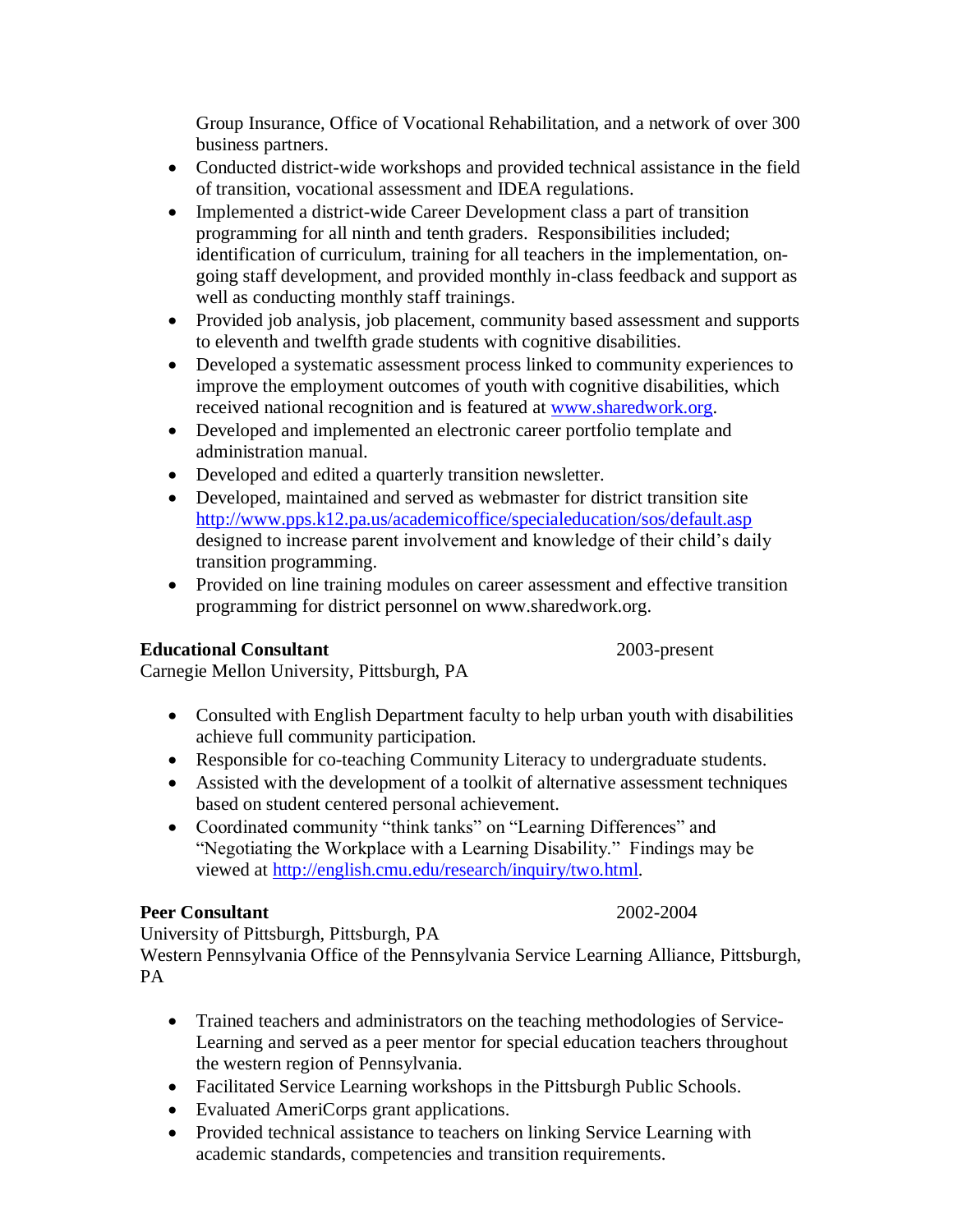#### **Rehabilitation Specialist** 2002-2003

University of Pittsburgh, School of Health and Rehabilitation Science, Pittsburgh, PA

- Developed a daily curriculum for adults with cognitive impairments emphasizing individual assessment, career exploration, and job readiness skills, culminating with a community mentorship experience.
- Provided training and support to existing teaching staff.
- Identified and modeled best techniques for supporting students with cognitive impairments at Hiram G. Andrews Rehabilitation Center.
- Responsible for direct rehabilitation services to clients with cognitive impairments. Responsibilities included identifying accommodations and compensatory strategies for both school and the workplace.

# **Transition Instructor / Start On Success Site Coordinator** 1997-2000

@ Pittsburgh Public Schools, Pittsburgh, PA

- Created a positive learning environment featuring integrated curriculum, hands-on lessons and use of career portfolios to document students' growth, abilities, achievements and future plans.
- Provided support to special education students and staff at David B. Oliver and Taylor Allderdice High Schools by enabling students with disabilities to maximize their employment outcomes.
- Assisted with the establishment of a partnership between the Pittsburgh Public Schools and the National Organization on Disability.
- Provided job analysis, vocational assessment, job placement and support to students with disabilities.
- Effectively counseled youth on job acquisition, job maintenance and social skills.

# **Rehabilitation Specialist** 1996-1998

Center for Applied Neuropsychology, Pittsburgh, PA

- Participated in research and demonstration projects that focused on the assessment of individuals' cognitive strengths and limitations as they apply to job and academic demands.
- Provided employment support services.
- Under the supervision of a psychologist administered various assessments as part of a neuropsychological testing battery.
- Developed and implemented a school to work curriculum for the Program for Students with Exceptionalities, Pittsburgh Public Schools, Mentoring Opportunities for Vocational Exploration.
- Provided technical assistance to faculty members and staff in the Pittsburgh Public School District, local employers, and individuals with disabilities and their parents.

# **Adjunct Lecturer** 2016 - present

College of Education and Human Development Online Transition Certificate Program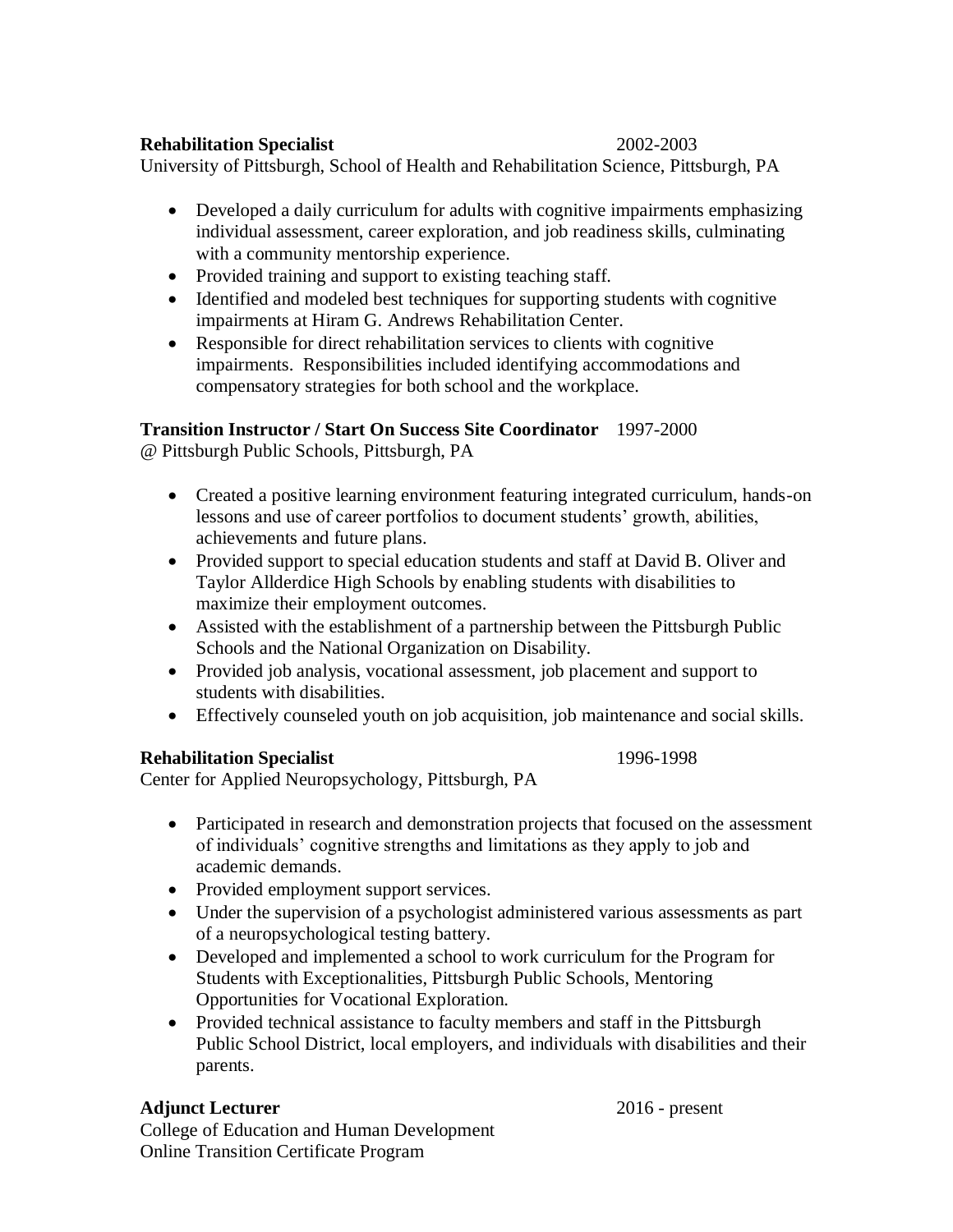| SPE G 658 Special Education Transition Leadership                                                                                                                                                                                                                          |                  |
|----------------------------------------------------------------------------------------------------------------------------------------------------------------------------------------------------------------------------------------------------------------------------|------------------|
| <b>Practicum Supervisor/Mentor</b><br>University of Massachusetts Boston, Boston, MA                                                                                                                                                                                       |                  |
|                                                                                                                                                                                                                                                                            |                  |
| <b>Adjunct Lecturer</b><br><b>College of Education and Human Development</b><br><b>Online Special Education Master's Program</b><br>SPED 537 Differentiated Instructional Practices<br><b>SPED 534 Low Incidence Disabilities</b><br>Point Park University, Pittsburgh, PA | $2016$ - present |
| <b>Visiting Lecturer</b><br>Graduate School of Education and Human Development<br><b>Online Transition Certificate Program</b><br>SPED 235 Employment Models for Individuals with Disabilities<br>The George Washington University, Washington, D.C.                       | $2007 - 2015$    |
| <b>Adjunct Lecturer</b><br>Department of Counseling Psychology and Special Education<br><b>G-SPED 580 Career and Transition Issues</b><br>Duquesne University, Pittsburgh, PA                                                                                              | $2008 - 2014$    |
| <b>Advisory Board Member</b><br><b>Pittsburgh Disability Employment</b><br>Project Freedom<br>Pittsburgh, PA                                                                                                                                                               | $2013$ - present |
| <b>Program Coordinator</b>                                                                                                                                                                                                                                                 | Summer 2009      |
| <b>Spiritan Division</b><br>The college P.R.E.P. (Preparation, Readiness, Education, and Planning)<br>A Pre-college Experience for Students with LD/ADHD<br>Duquesne University, Pittsburgh, PA                                                                            |                  |
| <b>Clinical Supervisor/Therapist</b><br>Three Rivers Youth, Pittsburgh, PA                                                                                                                                                                                                 | 1996             |
| <b>Graduate Assistant/ADA Consultant</b><br>Job Accommodation Network, Morgantown, WV                                                                                                                                                                                      | 1995-1996        |
| Education<br><b>Ed.D.</b> - University of Pittsburgh, Pittsburgh, PA – awarded 5/16<br>Special Education - Transition Focus/ Special Education Supervisor Certificate program,<br>GPA: 3.769.                                                                              |                  |
|                                                                                                                                                                                                                                                                            |                  |

**M.S. – West Virginia University**, Morgantown, West Virginia – awarded 12/96 Rehabilitation Counseling/Vocational Evaluation, GPA: 4.0.

**B.A. – Washington & Jefferson College**, Washington, PA - awarded 6/95 Psychology/Philosophy, GPA: 3.4.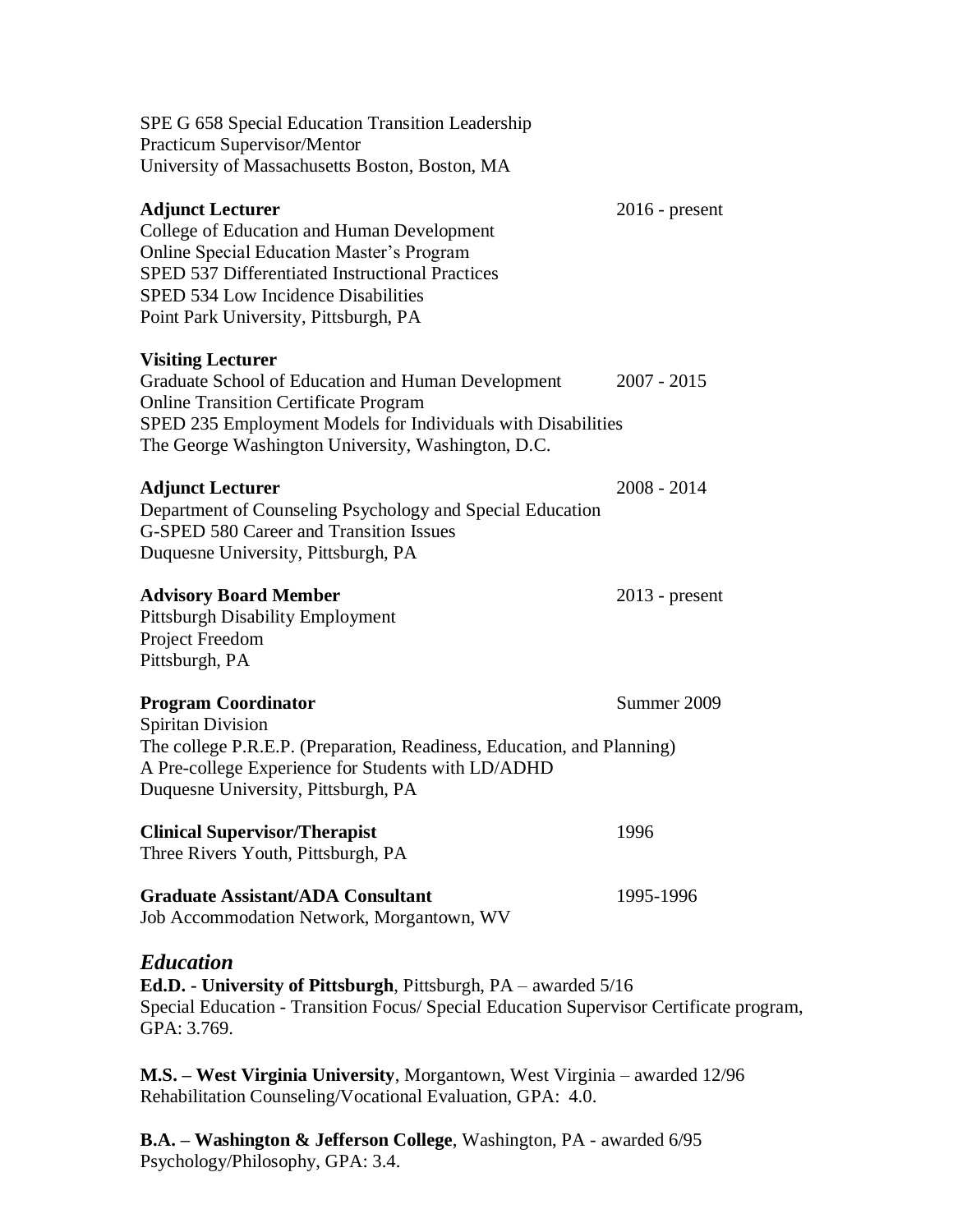**Special Education Certificate - California University of Pennsylvania**, California, PA awarded 3/2005.

**Elementary and Secondary School Counselor Certificate - Chatham College**,

Pittsburgh PA – 11/07

# *Certifications/Licenses*

Certified Rehabilitation Counselor Licensed Professional Counselor (Pennsylvania State Board of Social Workers, Marriage and Family Therapists and Professional Counselors) McCarron Dial System of Vocational Evaluation Managing Aggressive People Aviator Assessment System Certified Vocational Evaluator Special Education N-12, English 7-12, Social Studies, Elementary School Counselor and Secondary School Counselor, Special Education Supervisor, Instructional Certificate II (Pennsylvania Department of Education) Global Career Development Facilitator Instructor (National Career Development Association)

# *Service*

Vocational Evaluation Career Assessment Professionals (VECAP), Strategic Planning Committee, 2007- 2014 Vocational Evaluation Career Assessment Professionals (VECAP), Career Development and Transition Ambassador, 2009- 2103 National Association of State Directors of Special Education, IDEA Partnership, National Community of Practice on Transition, Transition Assessment on-line practice group moderator 2007 - 2015 Commission on Certification of Work Adjustment and Vocational Evaluation (CCWAVES) - Executive Board Member –Treasurer, 2006 - 2009 National Community of Practice on Transition (NCOPT), Career Assessment Representative, 2006 - 2014 Council for Exceptional Children (CEC): The Division on Career Development and Transition (DCDT) - National Board Member, Vocational Evaluation Representative, 2007- 2013 Council for Exceptional Children (CEC): The Division on Career Development and Transition (DCDT) - National Board Member, Marketing Chair 2015-present Council for Exceptional Children (CEC): The Division on Career Development and Transition (DCDT) - National Board Member, Past-President 2014-2015 Council for Exceptional Children (CEC): The Division on Career Development and Transition (DCDT) - National Board Member, Marketing Chair 2014- President Council for Exceptional Children (CEC): The Division on Career Development and Transition (DCDT) - National Board Member, President 2013-2014 Council for Exceptional Children (CEC): The Division on Career Development and Transition (DCDT) - National Board Member, President Elect 2012-2013 Council for Exceptional Children (CEC): The Division on Career Development and Transition (DCDT) - National Board Member, Vice President 2011-2012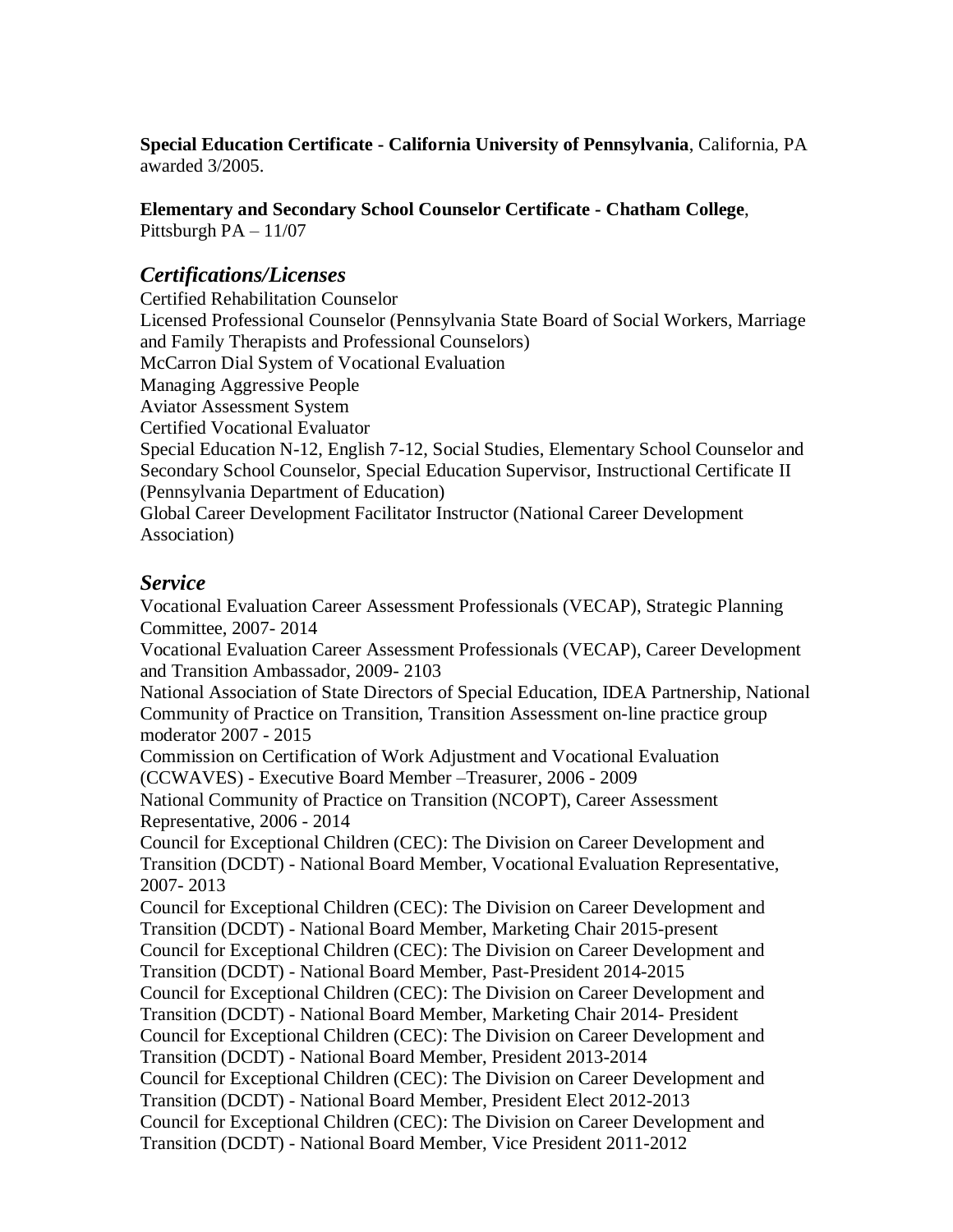Council for Exceptional Children (CEC): The Division on Career Development and Transition (DCDT) - National Board Member, Newsletter Editor, 2008- 2011 Reviewer of proposals for DCDT (International Division of Career Development and Transition) Strand 1: Assessment in Transition, 2007 Reviewer of proposals for DCDT (International Division of Career Development and Transition) Strand 5; Student Engagement in Secondary Schools, 2015 Reviewer of proposals for CEC (Council for Exceptional Children) Strand 2: Career Development and Transition, 2007 - present Reviewer of proposals for CEC (Council for Exceptional Children) Strand 1: Family Engagement 2007 - present Bender Consulting Company, Student Business Leadership Program, Ambassador,  $2007$  – present Pennsylvania Youth Leadership Network, Advisor Board, Adult Ally 2006 – 2008 and 2016-present Reviewer of manuscripts for DCDT (International Division of Career Development and Transition) Publications Committee, 2007 - 2011 City of Pittsburgh: Youth Policy Forum Board of Directors, 2007 Reviewer of grant proposals for Pennsylvania Department of Education (PDE), Transition from School to Community Based Employment, 2005, 2006 IDEA Partnership Secondary Transition National Secondary Transition Technical Assistance Center (NSTTAC) Evidence Based Project 2008 Division of Career Development and Transition (DCDT) International Conference, Assessment Strand Coordinator, October 2009 Division of Career Development and Transition (DCDT) International Conference, Innovative Instruction Practices for Transition Reviewer and Strand Coordinator April 2014-November 2014 Content Validity Study for Transition Planning Inventory (TPI) pro-ed, September 2009 IDEA Partnership Lead Facilitator of the National Transition and Career Assessment Practice Group, May 2009 to present National Secondary Transition Technical Assistance Center Secondary Transition State Planning Institute, Facilitator, 2009, 2010, and 2013 Named to the Council for Exceptional Children's Divisions' Summer Leadership Institute Planning Committee to be held at CEC Headquarters, 2012 Represented Fox Chapel Area School District and the International Division of Career Development and Transition at the Council for Exceptional Children's Summer Leadership Institute, 2011, 2012, 2013 and 2014 Best Buddies International Lead Faculty Sponsor 2010 – present International Division of Career Development and Transition Conference Planning Committee Chairperson 2012-2014 Reviewer of Division of Career Development and Transition (DCDT) Position Paper on Transition Assessment, 2012 Nominated to serve on the Council for Exceptional Children's (CEC), International Conference Program Advisory Committee (PAC) to represent the Career Development and Transition strand 2011, 2012, 2013 and 2014 CEC's Interdisciplinary Division Caucus - DCDT Representative 2012-present Division of Career Development and Transition (DCDT) International Conference, Innovative Instruction Practices for Transition, Student Engagement in Secondary Schools, Community Partnerships and Family Partnerships- All Strands served as Reviewer and Strand Coordinator April 2015-November 2015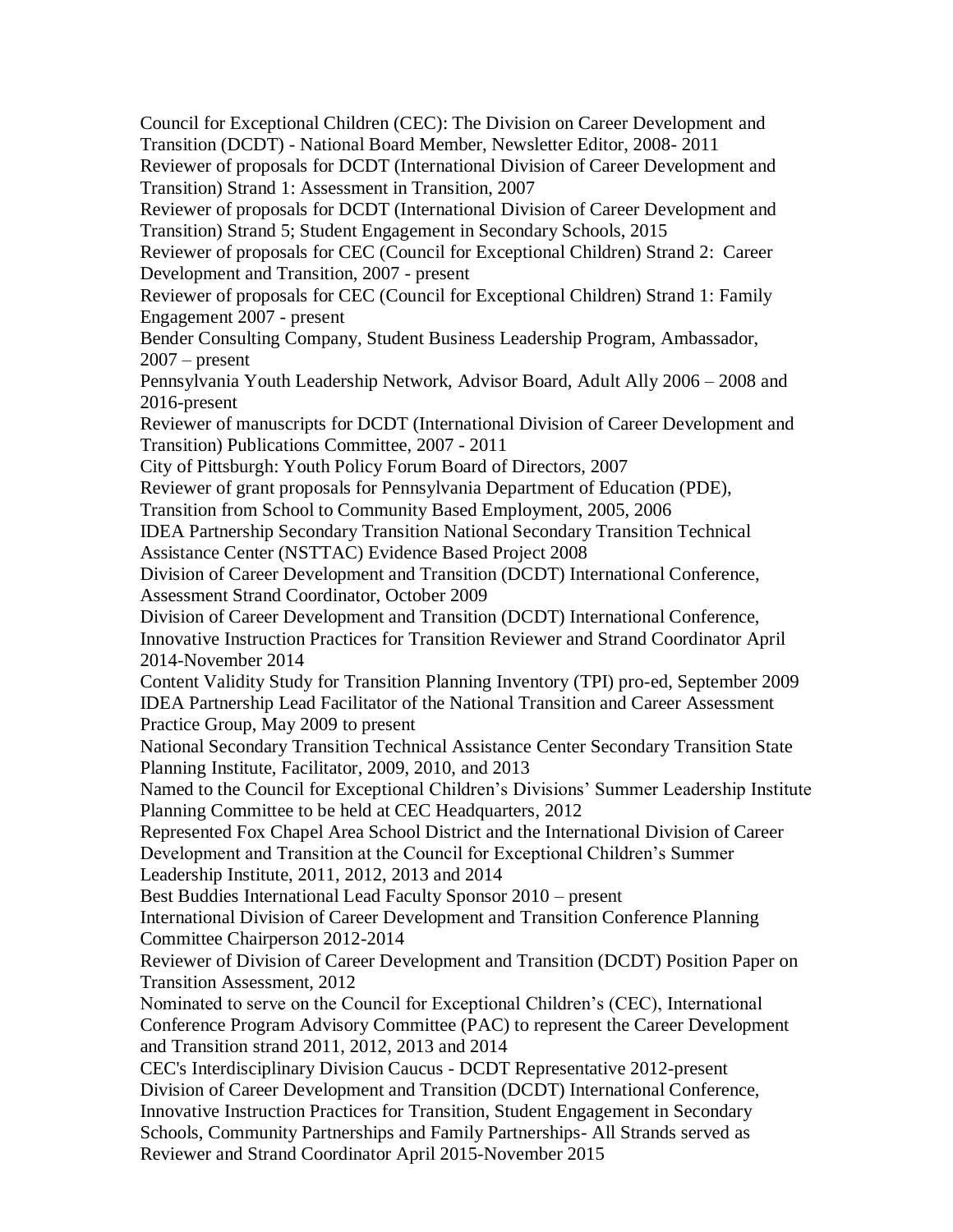International Division of Career Development and Transition Committee Chairperson for Transition Purpose and Language Usage Committee and Marketing Committee 2015 International Division of Career Development and Transition Committee Member of Publications, Strategic Planning, and Conference Planning 2015

# *Publications:*

IDEA Partnership Secondary Transition National Secondary Transition Collection, 2009 IDEA Partnership Secondary Transition National Secondary Transition Glossary of Terms, 2009 IDEA Partnership National Community of Practice on Mental Health Dialog Guide to the SAMHSA Fact Sheet, "Child and Adolescent Mental Health"

# *Professional Memberships*

Council for Exceptional Children Council for Exceptional Children: The Division on Career Development and Transition (Past President 2013-2014) Council for Exceptional Children: The Division for Learning Disabilities Vocational Evaluation Career Assessment Professionals National Education Association American Federation of Teachers Fox Chapel Educators Association National Rehabilitation Association Pennsylvania Rehabilitation Association Association for Career and Technical Education American Counseling Association National Career Development Association Kappa Delta Pi

# *Honors*

Pi Lambda Theta 2007 Edward Moffet Weyer Scholar 1995 Advancing Career Education Award, Pennsylvania Workforce Investment Board 2007 Phi Delta Kappa 2008 Division of Career Development and Transition Outstanding Service Award for Transition Assessment/ Vocational Evaluation Representative 2011 Division of Career Development and Transition Outstanding Service Award for Newsletter Editor 2012 Division of Career Development and Transition Outstanding Service Award for Presidential Service 2014

# *Conference Presentations*

July 1998 Summer Institute, Pittsburgh, Pennsylvania **"Promising Transition Practices"**

February 1999 ISSP Conference, State College, Pennsylvania **"Transition Through Community Partnerships"**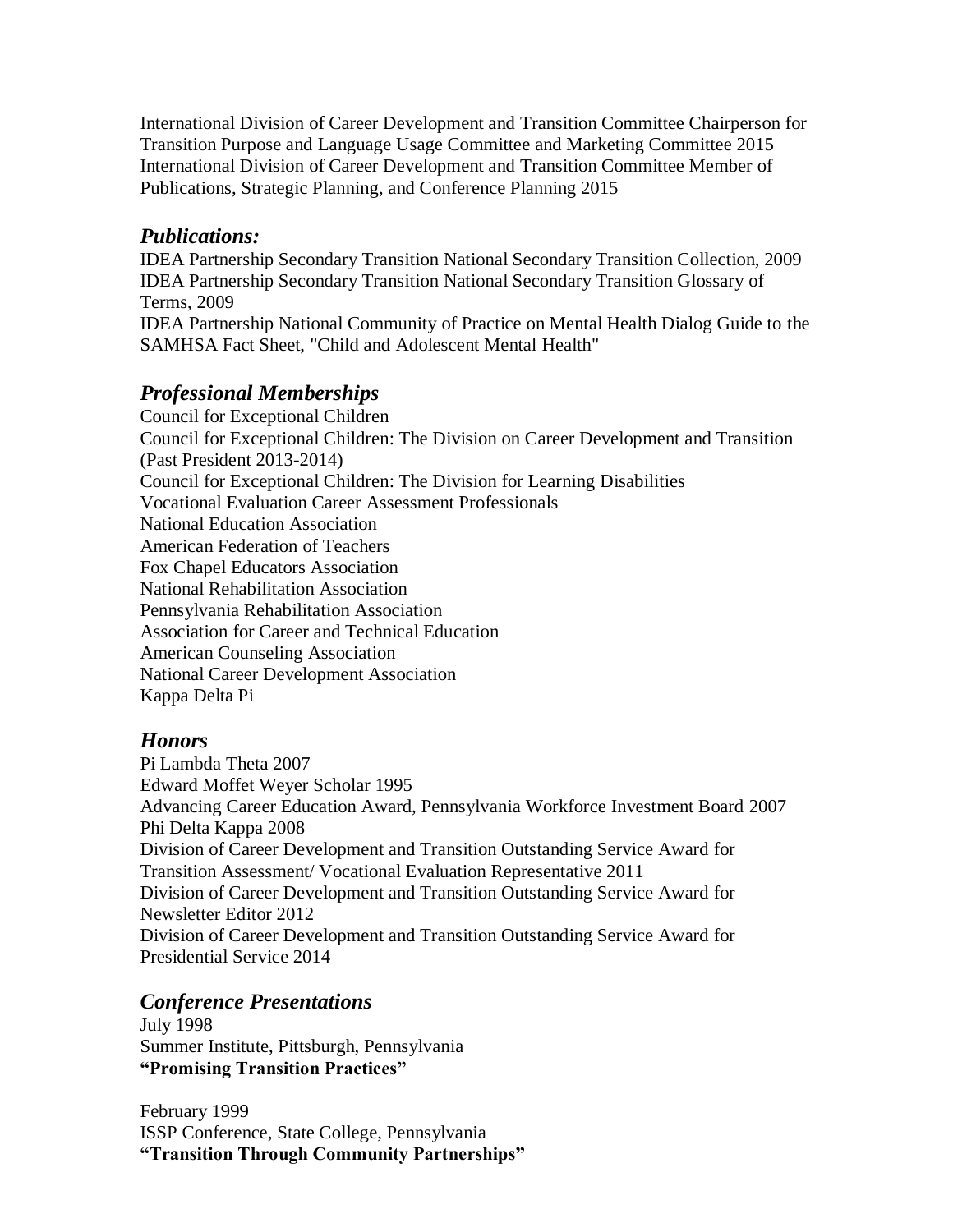April 2001

National Organization on Disability Annual Conference, Philadelphia, Pennsylvania **"Improving Outcomes"**

May 2001

17<sup>th</sup> Annual Employment, Training & Education Conference, Hershey, Pennsylvania **"Start On Success Pittsburgh"**

June 2001 Pennsylvania Transition Conference, Hershey, Pennsylvania **"Model Transition Programs: Start On Success a Blueprint for Replication"**

April 2003

National Organization on Disability Annual Conference, Pittsburgh, Pennsylvania **"Start on Success Pittsburgh: Improving Outcomes Together"**

April 2004 National Organization on Disability Annual Conference, Washington, D.C. **"Systematic Assessment System for Optimizing Transition Outcomes"**

July 2004

Pennsylvania Transition Conference, State College, Pennsylvania **"Bureau of Workplace Development Partnership: Reaching Our Outcomes Together"**

October 2004 Office of Vocational Rehabilitation, Pittsburgh District Office Transition Assessment Conference, Pittsburgh, Pennsylvania **"Secondary Transition: Pittsburgh's Best Practices"**

August 2005 PaTTAN Videoconference, Pittsburgh, Pennsylvania **"Bureau of Special Education Performance Grants for Transition from School to Community Based Employment"**

July 2006 Pennsylvania Transition Conference, State College, Pennsylvania **"OVR Office of Vocational Rehabilitation- It is Not What You Think"**

July 2006 Pennsylvania Transition Conference, State College, Pennsylvania **"Community Based Assessment Protocol a Tool for Youth In Transition"**

July 2006 Pennsylvania Transition Conference, State College, Pennsylvania **"Western Region Best Practices in Transition Programming- A Model for Replication"**

November 2006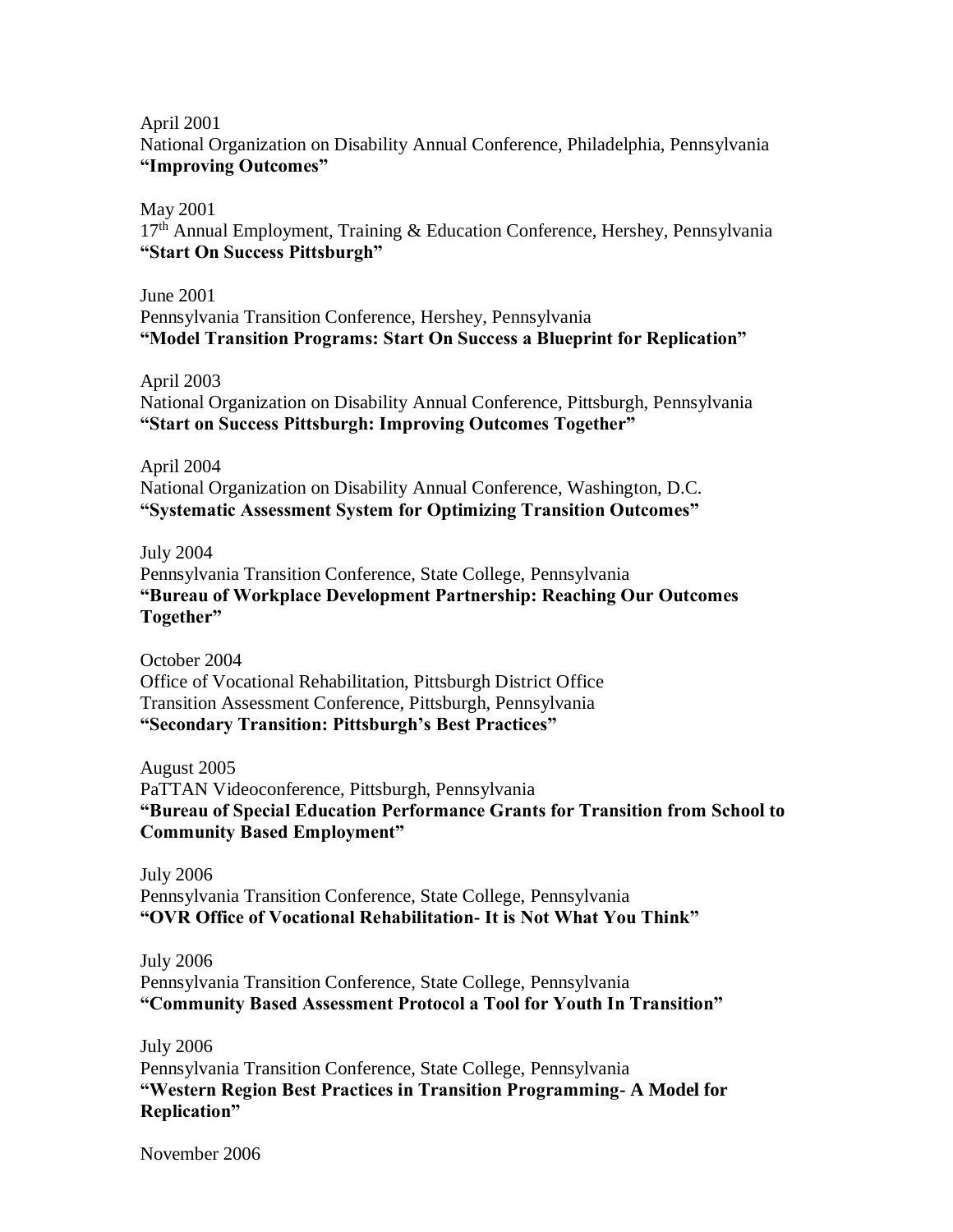#### PA Partners 5th Annual Youth in Employment Conference, Harrisburg, Pennsylvania **"Electronic Portfolios and Assessment to Maximize Youth With Disabilities Employment Outcomes"**

March 2007 National Organization on Disability Annual Conference, Washington, D.C. **"Career Assessment for Youth with Disabilities"**

April 2007 Council for Exceptional Children Convention and Expo, Louisville, Kentucky **"National Community of Practice on Transition"**

April 2007 Vocational Evaluation and Career Assessment Professionals Thirteenth National Forum on Issues in Vocational Assessment, Auburn, Alabama "**Community Based Assessment for Youth in Transition"**

June 2007 Pennsylvania Association for Personnel in Supported Employment Conference, Pittsburgh, Pennsylvania **"School to Work"**

July 2007 Pennsylvania Community on Transition Forum, State College, Pennsylvania **"Authentic Assessment: A Showcase of Career Portfolios"**

July 2007 Pennsylvania Community on Transition Forum, State College, Pennsylvania **"Assess for Success: Foundations for the Future"**

July 2007 Pennsylvania Community on Transition Forum, State College, Pennsylvania **"Job Analysis or Magic 8 Ball: The First Step to a Match"**

July 2007 Pennsylvania Community on Transition Forum, State College, Pennsylvania **"Best Practices in Career Assessment: A National State and Local Perspective"**

July 2007 Pennsylvania Community on Transition Forum, State College, Pennsylvania **"Systematic Career Development Strategies: A Model for Success"**

October 2007 International Division of Career Development and Transition Conference, Orlando, Florida **"Community Based Assessment for Transition: Get What's Missing"**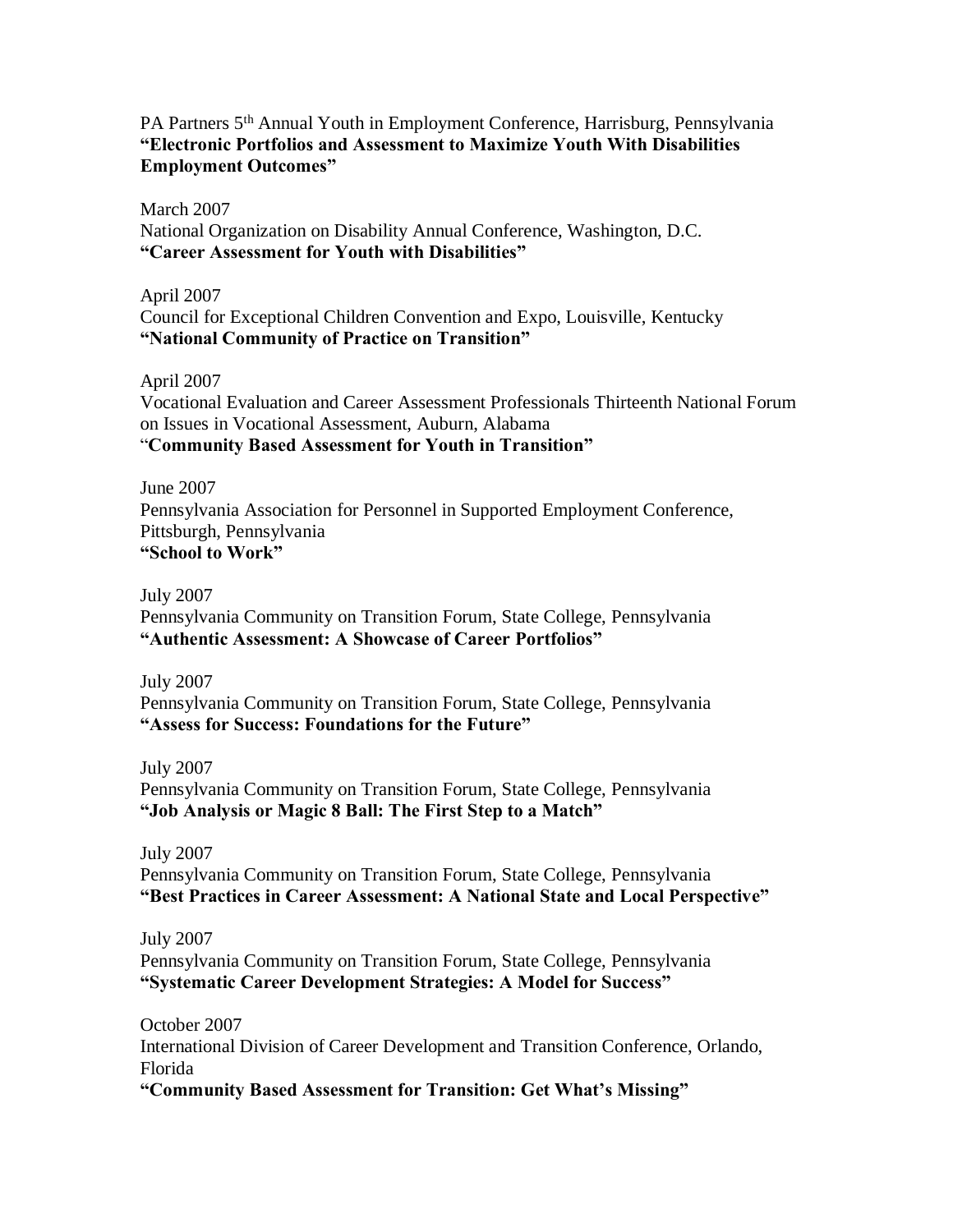October 2007 International Division of Career Development and Transition Conference, Orlando, Florida **"Career Assessment: Keeping it Alive and Meaningful"**

November 2007 Maryland Annual Transition Conference, Baltimore, Maryland **"Building Partnerships to Improve Employment Outcomes of Youth"**

November 2007 Maryland Annual Transition Conference, Baltimore, Maryland **"Authentic Assessment a Showcase of Career Portfolios"**

November 2007 Maryland Annual Transition Conference, Baltimore, Maryland **"Assess for Success: Foundations for the Future"**

November 2007 Maryland Annual Transition Conference, Baltimore, Maryland **"Job Analysis or Magic 8 Ball: The First Step to a Match"**

November 2007 Maryland Annual Transition Conference, Baltimore, Maryland **"The Puzzle of Employment: Promoting Success of Individuals with Autism Spectrum Disorders"**

December 2007 Pennsylvania Department of Education Transition from School to Community Employment for Students with Autism, Pittsburgh, PA **"Sustainable Systematic Career Development Programs"**

February 2008 Pennsylvania Department of Education Transition from School to Community Employment for Students with Autism, Pittsburgh, Pennsylvania **"The Pieces of the Employment Puzzle: Unlocking Passion through Transition & Career Assessment."**

March 2008 Virginia Annual Transition Forum: VECAP sponsored pre-conference, Roanoke, Virginia **"Community Based Assessment for Youth in Transition: Get What's Missing."**

March 2008 Virginia Annual Transition Forum, Roanoke, Virginia "**Systematic Career Development Strategies for Employment Outcomes"** Employment Toolkit.

March 2008 Virginia Annual Transition Forum, Roanoke, Virginia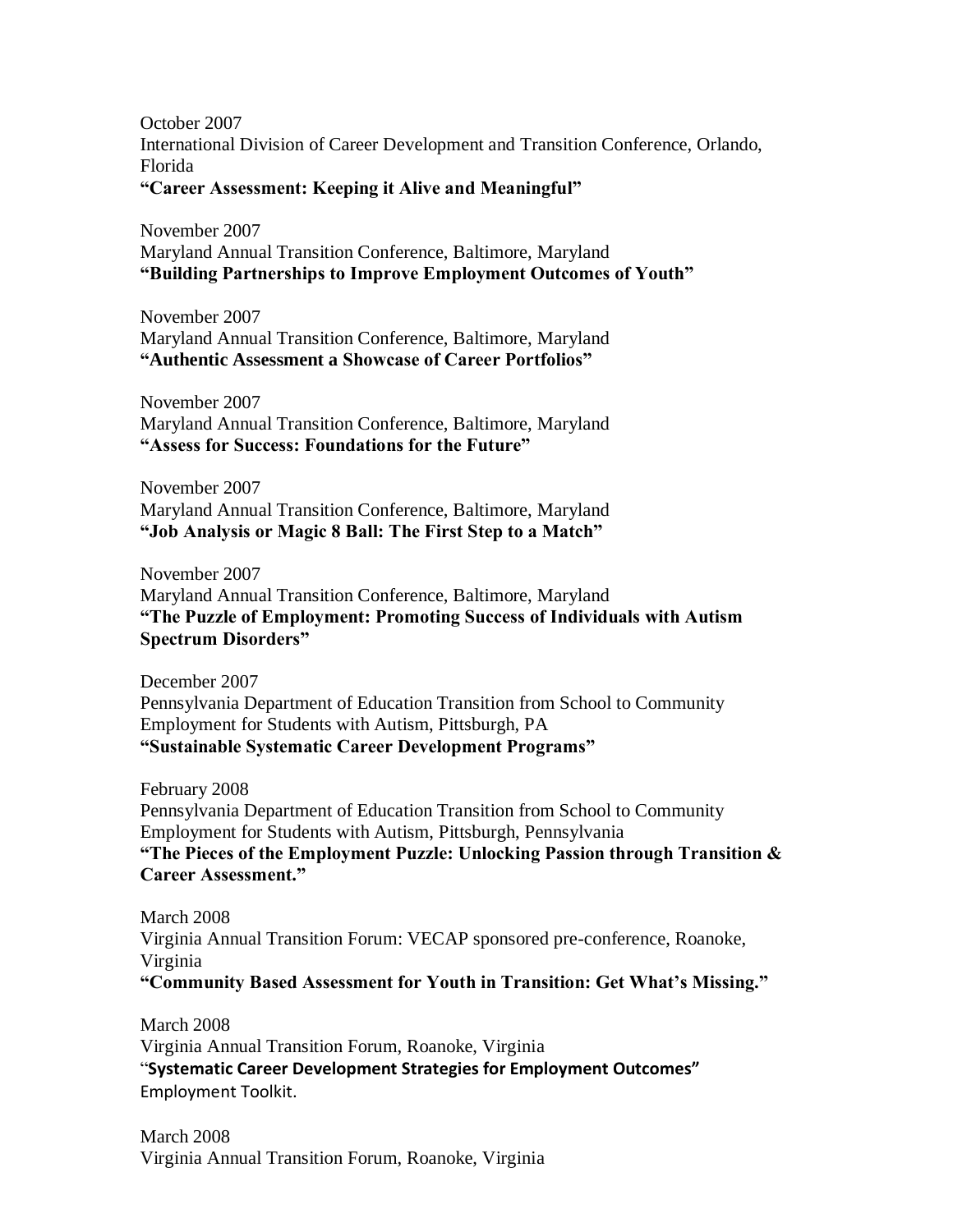#### **"The Puzzle of Employment: Promoting Success of Individuals with Autism Spectrum Disorders."**

March 2008 Virginia Annual Transition Forum, Roanoke, Virginia **"Job Analysis or Magic 8 Ball"**

March 2008 Virginia Annual Transition Forum, Roanoke, Virginia **"Aligning Accommodations and Supports to Improve Employment Outcomes"**

March 2008 Virginia Annual Transition Forum, Roanoke, Virginia **"Promoting Career Assessment through a Community of Practice"**

April 2008 Council for Exceptional Children Convention and Expo, Boston Massachusetts **"National Community of Practice on Transition"**

July 2008 Pennsylvania Community on Transition Forum, State College, Pennsylvania **"Community Based Assessment: Implementation Strategies to Maximize Success of Youth"**

July 2008 Pennsylvania Community on Transition Forum, State College, Pennsylvania **"Promoting Transition and Career Assessment through a Community of Practice"**

July 2008 Pennsylvania Community on Transition Forum, State College, Pennsylvania **"Building our Capacity for Transition and Career Assessment: Leadership of All Stakeholders"**

July 2008 Pennsylvania Community on Transition Forum, State College, Pennsylvania **"Transition from School to Community Based Employment for Students with Autism Spectrum Disorders"**

July 2008 Pennsylvania Community on Transition Forum, State College, Pennsylvania **"SC2 – Social Competence X Social Capital = Transition Success for Students with Autism Spectrum Disorders"**

August 2008 National Autism Conference, State College, Pennsylvania **"Transition to Work and Life"**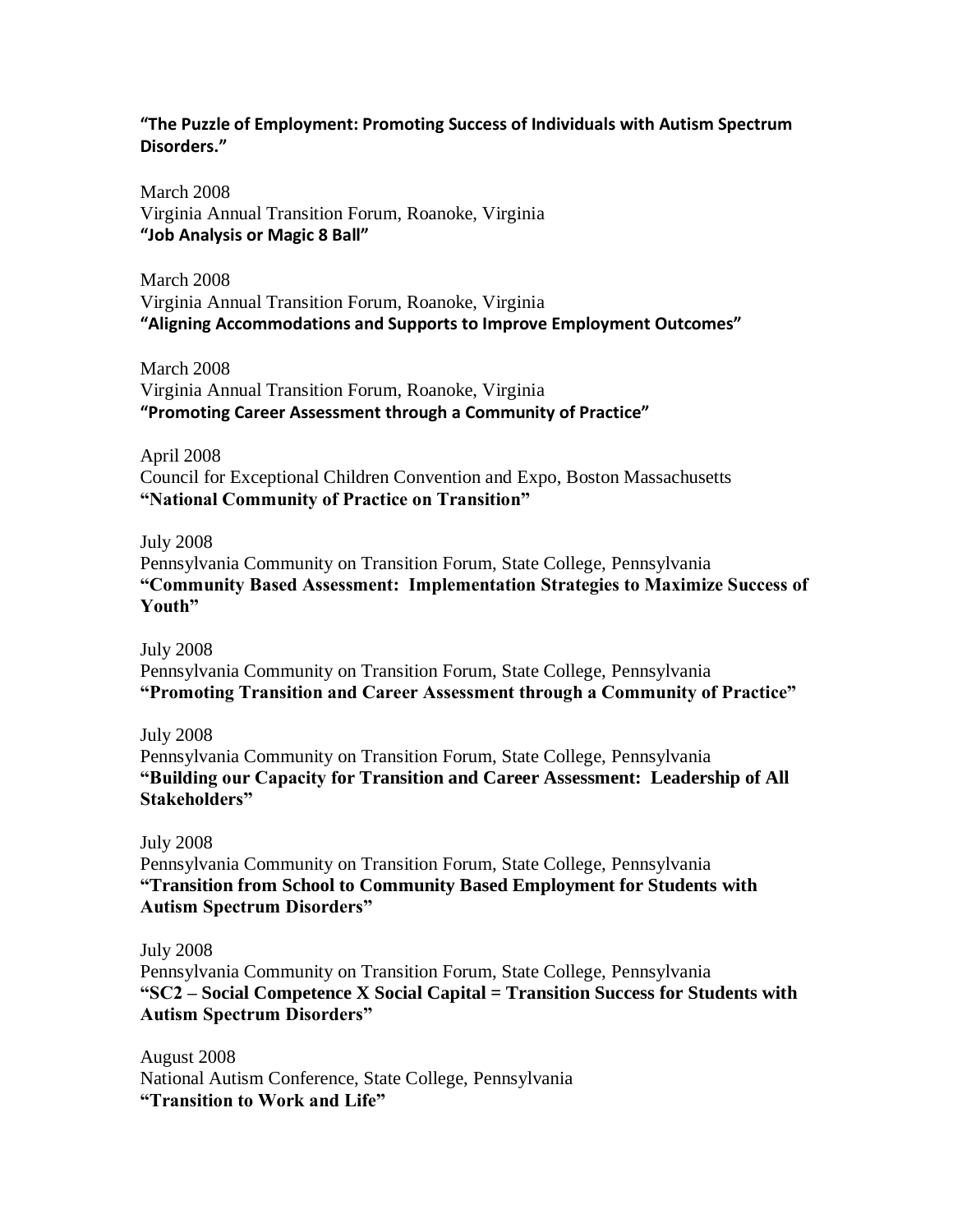October 2008 International Division of Career Development and Transition Conference, Milwaukee, Wisconsin **"Communities of Practice: Transforming Transition for Youth with Disabilities at** 

# **National, State & Local Levels"**

November 2008 Conference on Integrated Learning: The School to Career Connection, State College, Pennsylvania "**Authentic Assessment: A Showcase of Electronic Portfolios"**

November 2008 Conference on Integrated Learning: The School to Career Connection, State College, Pennsylvania **"Career Standards + Career Curriculum = Post School Success"**

April 2009

Council for Exceptional Children Convention and Expo, Seattle, Washington **"Communities of Practice: Transforming Transition for Youth With Disabilities at National, State, and Local Levels"**

April 2009

The Fourteenth National Forum on Issues in Vocational Assessment, Midwest City, Oklahoma

**"Pre-conference: Transition Assessment: Strategies and Techniques to Align Vocational Assessment and special Education."**

April 2009

Council for Exceptional Children Convention and Expo, Nashville, Tennessee **"Amazing, Growing Transformation of Transition at the National, State, and Local Levels."**

May 2009

IDEA Partnership National Community of Practice on Transition, Charlotte, North Carolina

**"The National Transition and Career Assessment Practice Group: Where Are We Going?"**

July 2009

Partnership for Effective Programs for Students with Autism, Summer Workshop Series, Jacksonville, Florida

# **"The Pieces of the Employment Puzzle: Unlocking Passions Through Transition & Career Assessments."**

July 2009 Education Week, On Special Education: Web Chat on Postsecondary Transition "**Preparing Special Education Students for Postsecondary Life"**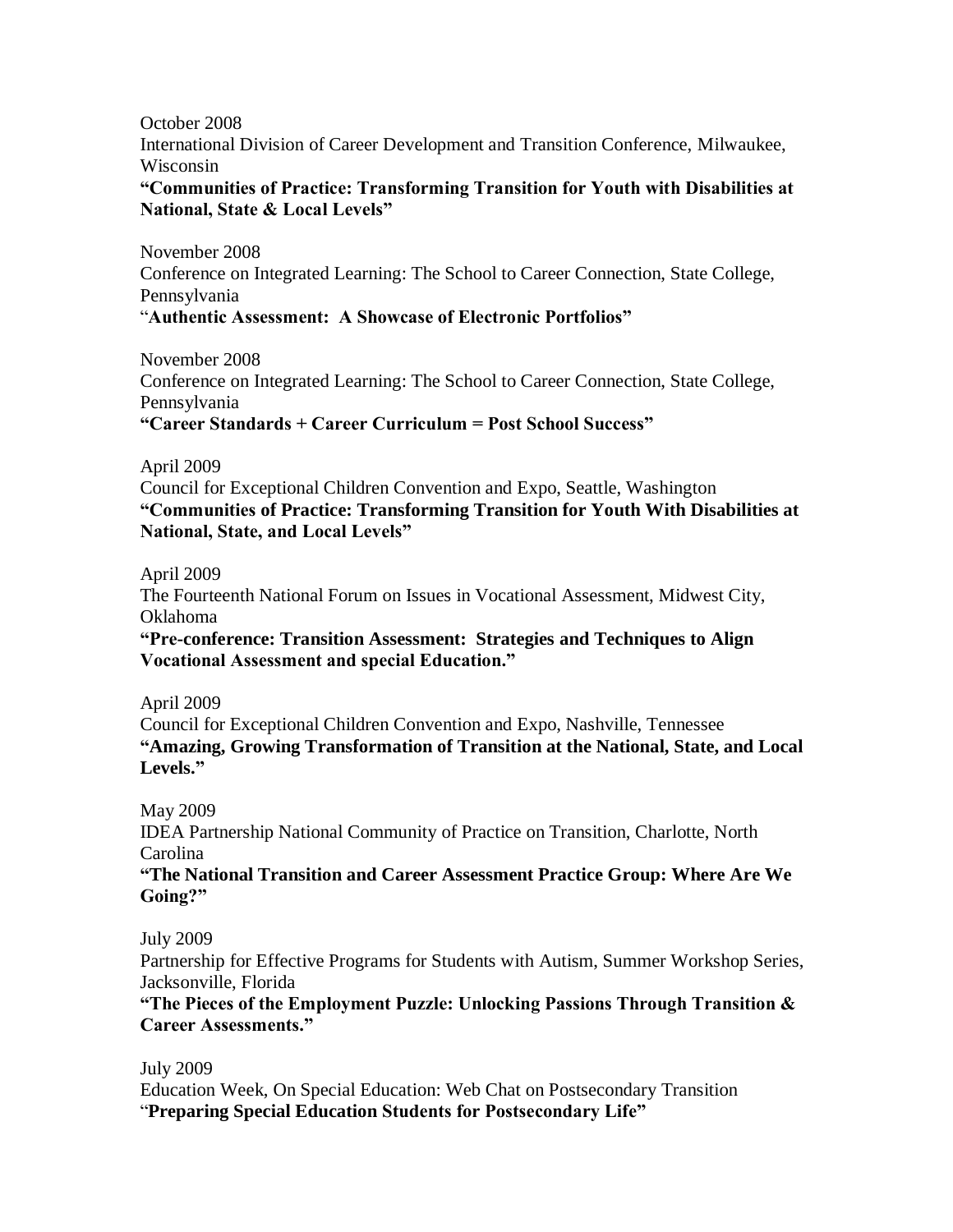September 17, 2009 Wisconsin State Transition Coordinators Meeting

**"A National Community of Practice on Transition: Local Practitioner's Influence on National Policy."**

October 2009

International Division of Career Development and Transition Conference, Savannah Georgia

#### **"How Transition for Students with Disabilities Is Being Transformed at the National, State & Local Levels!"**

October 2009 International Division of Career Development and Transition Conference, Savannah Georgia **"Unlocking Passions Through Community Based Assessment"**

October 2010

**The Division of Career Development and Transition Regional Conference Transition on the 21st Century** Mystic, Connecticut **"How do you Develop Annual Goals to Meet the Requirements of Indicator 13?"**

October 2010 **The Division of Career Development and Transition Regional Conference Transition on the 21st Century** Mystic, Connecticut **"Expanding Transition at the National, State and Local Levels; National Community of Practice on Transition"**

April 2011 **Council for Exceptional Children (CEC) Convention and Expo,**  Harbor, Md. **"Amazing, Growing Transformation of Transition at the National, State, and Local Levels"**

May 2011 **7th National Community of Practice on Transition Meeting**  Charlotte, NC **"***Cradle to College and Career: What Does It Mean for Transition under the IDEA?"*

October 2011

**16th International Division of Career Development and Transition Conference** Kansas City, MO **"***Revising DCDT's Transition Assessment Position Paper?"*

October 2011 **16th International Division of Career Development**  Kansas City, MO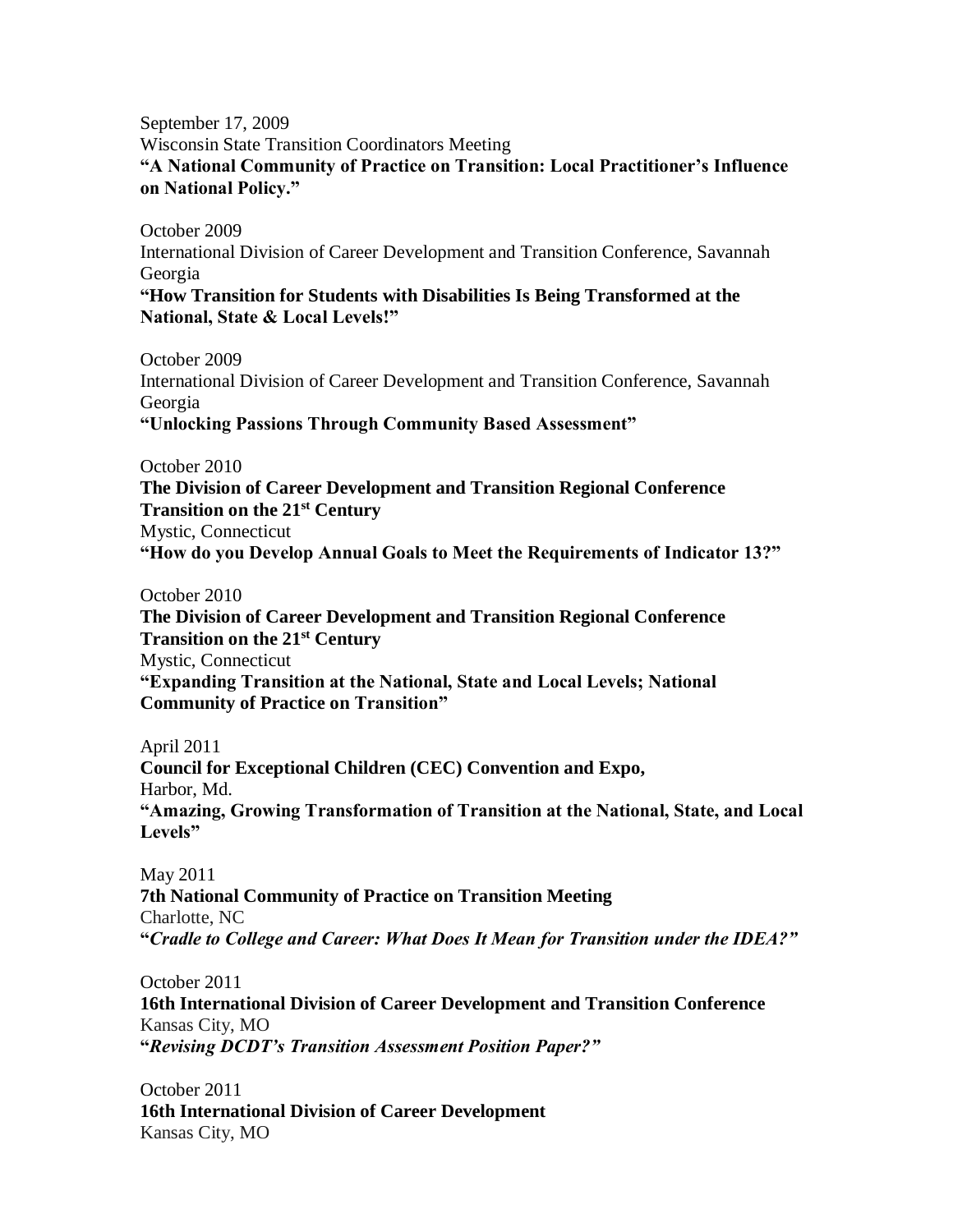**"***Amazing, Growing Transformation of Transition at the National, State, and Local Levels."*

April 2012 **2012 Council for Exceptional Children (CEC) Convention and Expo** Denver, CO *"How the IDEA Partnership Helps You Increase the Effectiveness Of Transition"*

October 2012

**International Division of Career Development and Transition Conference** Denver, CO

*"Decision Making and Responsibility Taking: An Authentic Self- Assessment of Transition Strengths"*

October 2012 **International Division of Career Development and Transition Conference** Denver, CO **"***Ensuring ALL Students Are College and Career Ready Through Communities of Practice"*

October 2012 **International Division of Career Development and Transition Conference** Denver, CO **"** *Social Thinking Instruction to Foster Post-Secondary Success"*

February 2013 **2013 Wisconsin Transition Conference** Wisconsin Dells, Wisconsin **"Decision Making and Responsibility Taking: An Authentic Self-Assessment of Transition Strengths"**

February 2013 **2013 Wisconsin Transition Conference** Wisconsin Dells, Wisconsin **"Transition Now and Then" Insights on Our Changing View of Transition from DCDT Position Paper"**

February 2013 **2013 Wisconsin Transition Conference** Wisconsin Dells, Wisconsin **"Social Thinking Instruction to Foster Post-Secondary Success"**

February 2013 **2013 Wisconsin Transition Conference** Wisconsin Dells, Wisconsin **"Community Based Assessment for Transition: Get What's Missing"**

March 2013 **PATTAN Transition Team Statewide In-Service**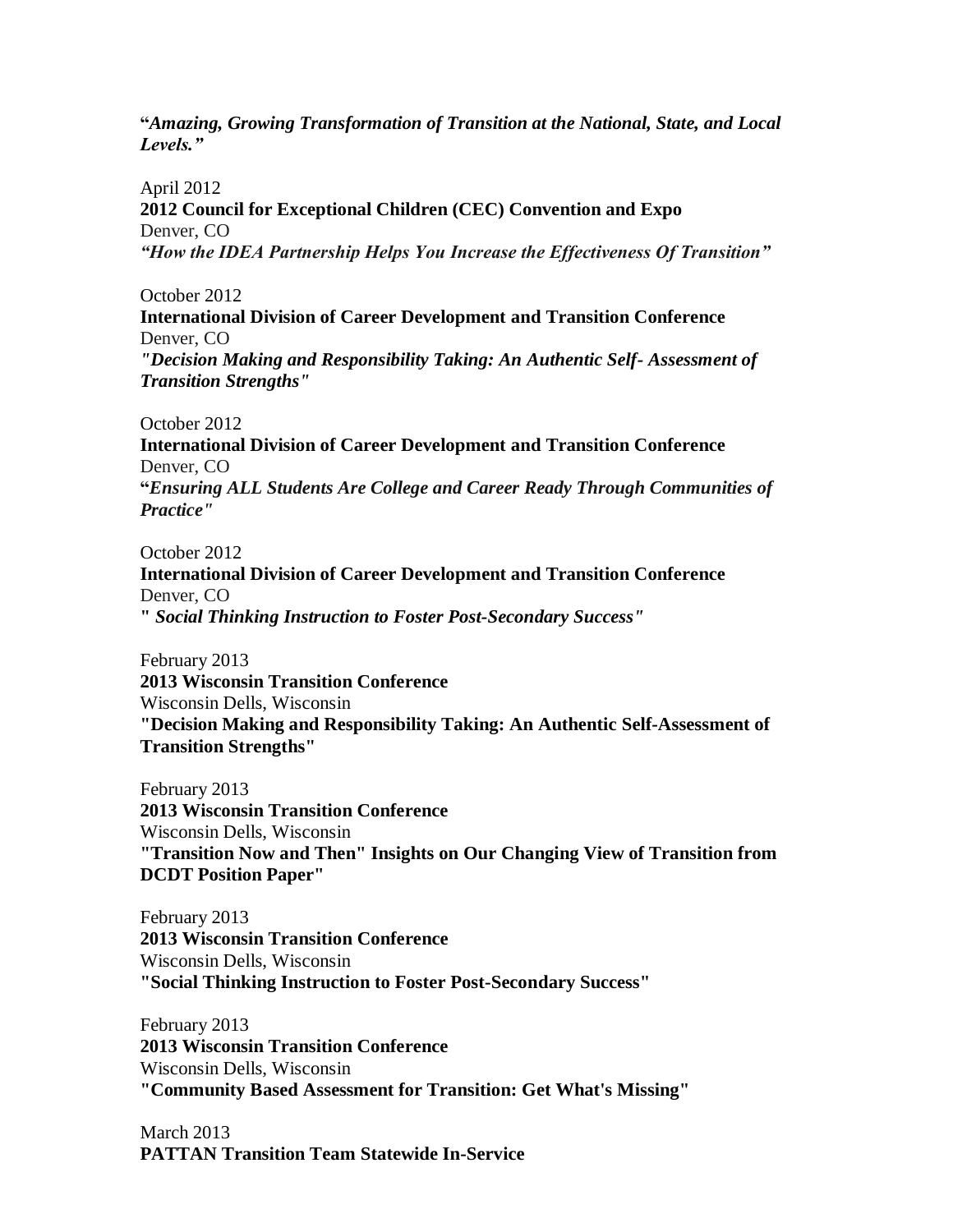Pittsburgh, PA

"**Aligning Transition Services With Secondary Education Reform- Fox Chapel School District"**

April 2013

**2013 Council for Exceptional Children (CEC) Convention and Expo** San Antonio, TX *"Expanding Transition at the National, State and Local Levels"*

May 2013

**Fox Chapel Area School District Co-Teaching Training** Pittsburgh, PA **"Unlocking the Pieces of the Puzzle for Classroom Success: Teach the Student and** 

**NOT the Diagnosis! Learners with Autism, Asperger, Non-Verbal Learning Disabilities, ADD and ADHD."**

November 2013

**17th International Division of Career Development and Transition Conference "Leaders for Life: No Limits, No Boundaries."** Williamsburg, VA " **How the IDEA Partnerships Have Increased the Effectiveness of Transition - Nationwide!**

March 2014 **2014 Delaware State Transition Conference** Dover, DE **"The Pieces of the Employment Puzzle: Unlocking Passions Through Transition and Career Assessment."**

March 2014 **2014 Delaware State Transition Conference** Dover, DE **"Empowerment and Engagement in Career Exploration, Discovery, and Transition Assessment: The Role of Self-Determination."**

March 2014 **2014 Delaware State Transition Conference** Dover, DE **"Decision Making and Responsibility Taking: An Authentic Self- Assessment of Transition Strengths."**

March 2014 **PATTAN Transition Team Statewide In-Service** Pittsburgh, PA "**Effective School-Wide Programs in Education: Fox Chapel Area High School"**

April 2014 **2014 Council for Exceptional Children (CEC) Convention and Expo** Philadelphia, PA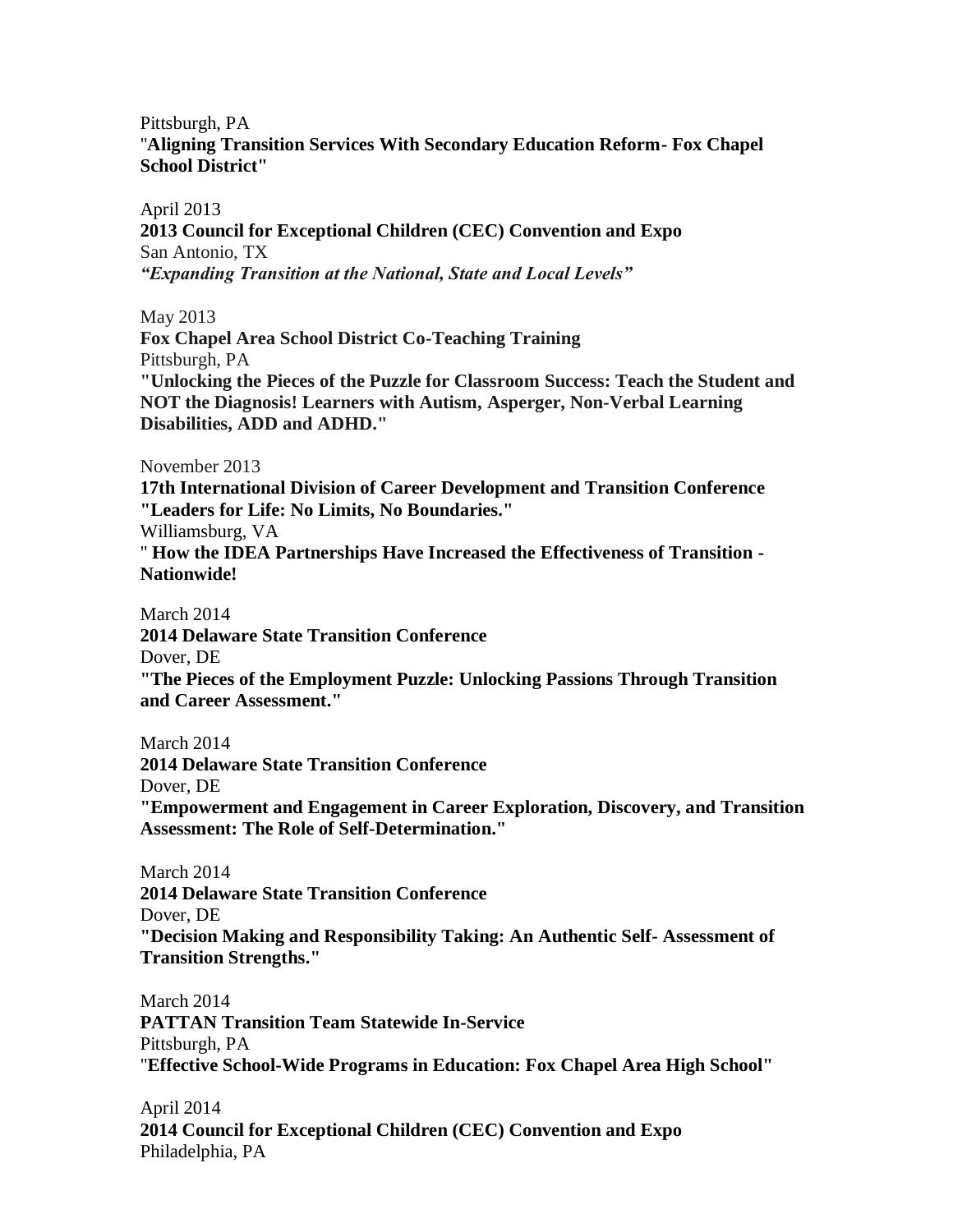**"Learn How the IDEA Partnership Helps You Increase the Effectiveness of Transition Services."**

April 2014 **2014 Council for Exceptional Children (CEC) Convention and Expo** Philadelphia, PA **CEC Featured Town Hall - "Transition Assessment: Best Practices and Emerging Issues."**

July 2014

**2014 Special Education Leadership Summer Academy: Achieving Balance** Bedford Springs, PA

**"The P-16 Pipeline -Preparing for School Transitions from Pre-K Through College: A School District Example."**

October 2014

**18th International Division of Career Development and Transition Conference "Transition Rocks"**

Cleveland, OH

**"The Pieces of the Employment Puzzle: Unlocking Passions Through Transition"** 

October 2014

**18th International Division of Career Development and Transition Conference "Transition Rocks"** Cleveland, OH

**"Transition Assessment: Best Practices and Emerging Issues"**

April 2015 **2015 Council for Exceptional Children (CEC) Convention and Expo** San Diego, CA "**[Transition Assessment: Part of the Academic Framework](https://ww3.aievolution.com/cec1501/index.cfm?do=ev.viewEv&ev=3085)**"

October 2015 **19th International Division of Career Development and Transition Conference "Blazing Trails in Transition"** Portland, OR **"Transition Assessment: Part of the Academic Framework"**

October 2015

**19th International Division of Career Development and Transition Conference "Blazing Trails in Transition"** Portland, OR **" All the Key Policy/Legislation Information You Need to Know"**

October 2015

**19th International Division of Career Development and Transition Conference "Blazing Trails in Transition"** Portland, OR **"Implementation Strategies and Problem Solving Around Evidence-Based**